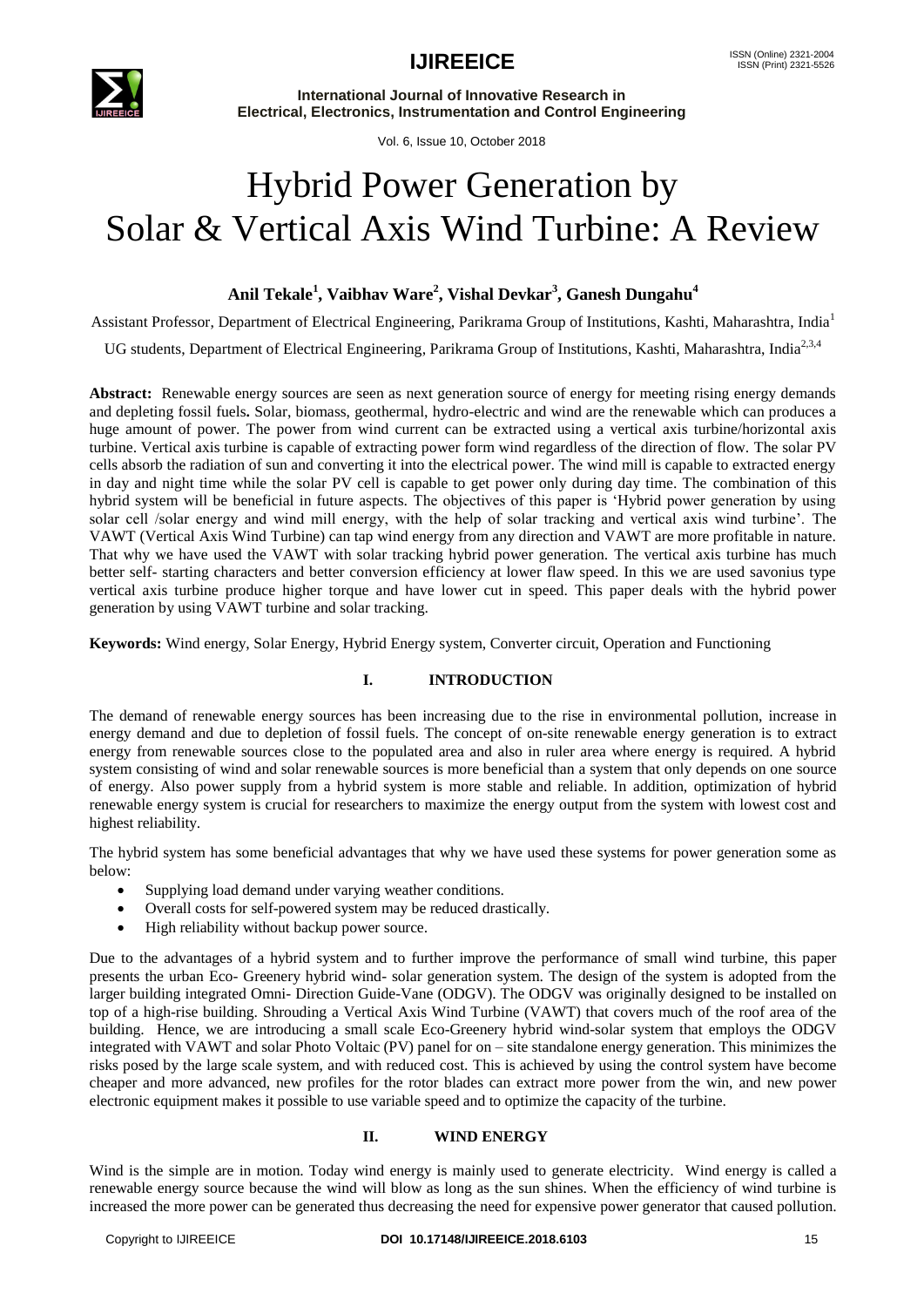

### **International Journal of Innovative Research in Electrical, Electronics, Instrumentation and Control Engineering**

Vol. 6, Issue 10, October 2018

This wind is free of cost power can be generated and stored by a wind turbine without pollution. If the efficiency of common wind turbine is improved and widespread. There are two type of wind turbine first is the horizontal axis wind turbine and second is the vertical axis wind turbine. The vertical axis wind turbine is purely operates based on the drag force, but in horizontal axis wind turbine, lift and drag force play the role to operate the wind turbine. The vertical axis wind turbine has less efficiency compare to the horizontal axis wind turbine, but it has high maintenance cost and investment cost to overcome this issues, become vertical axis wind turbine are the best choice for wind generation.

### **1. Type of Wind Turbine**

Collecting wind energy in surrounding environment due to its advantages such ecofriendly, renewable nature and unlimited availability of wind source; for generation of electrical energy. The basic need for generating electrical energy from wind energy is that to rotate the turbine which coupled to generator with shaft with flow of wind. Turbine is the device which play vital role in wind mill generator. Turbine is the device which convert mechanical energy in the wind flow into electrical energy with generator. There are two types turbine configuration used in wind mill which is

- 1) Horizontal Axis Wind Turbine (HAWT),
- 2) Vertical Axis Wind Turbine (VAWT),
	- 2.1) Darrieus type of VAWT,
	- 2.2) Savonius type of VAWT.

**1.1. Darrieus Type of VAWT:** Darrieus VAWT are generally known as an "Eggbeater" turbine due its shape looks like egg. It was invented by "Georges Darrieus" in 1931. It is a high speed low torque turbine. It consists vertically oriented two blades rotates around a vertical shaft. Due to shape and area it has high efficiency. But required external push for starting. So external arrangement is required for starting this turbine machine. Shape of turbine is shown in fig.1.



**1.2 Savonius type of VAWT:** Savonius turbine was invented by Finnish engineer S.J. Savonius in 1922. Its main advantage for selection are slow rotating and high torque turbine. It starts at low wind speed because it required very low starting torque. Another advantage is it work in both directions. Its construction is simplest in form of two cups or half drums fixed to a central shaft in opposition direction as per shown in fig.2. In operation process of this turbine the flow of wind strike on the cups of turbine it competing its rotation, this happen repeat manner and turbine start rotating. The direction of the wind flow doesn"t effect on operation of turbine. This rotating process we applied to drive generator for generation energy. In modern Savonius turbine generally use fluted blade devices, which have highly reliable and highly efficient with less jerk or vibration than twin cup or half drum turbine blade.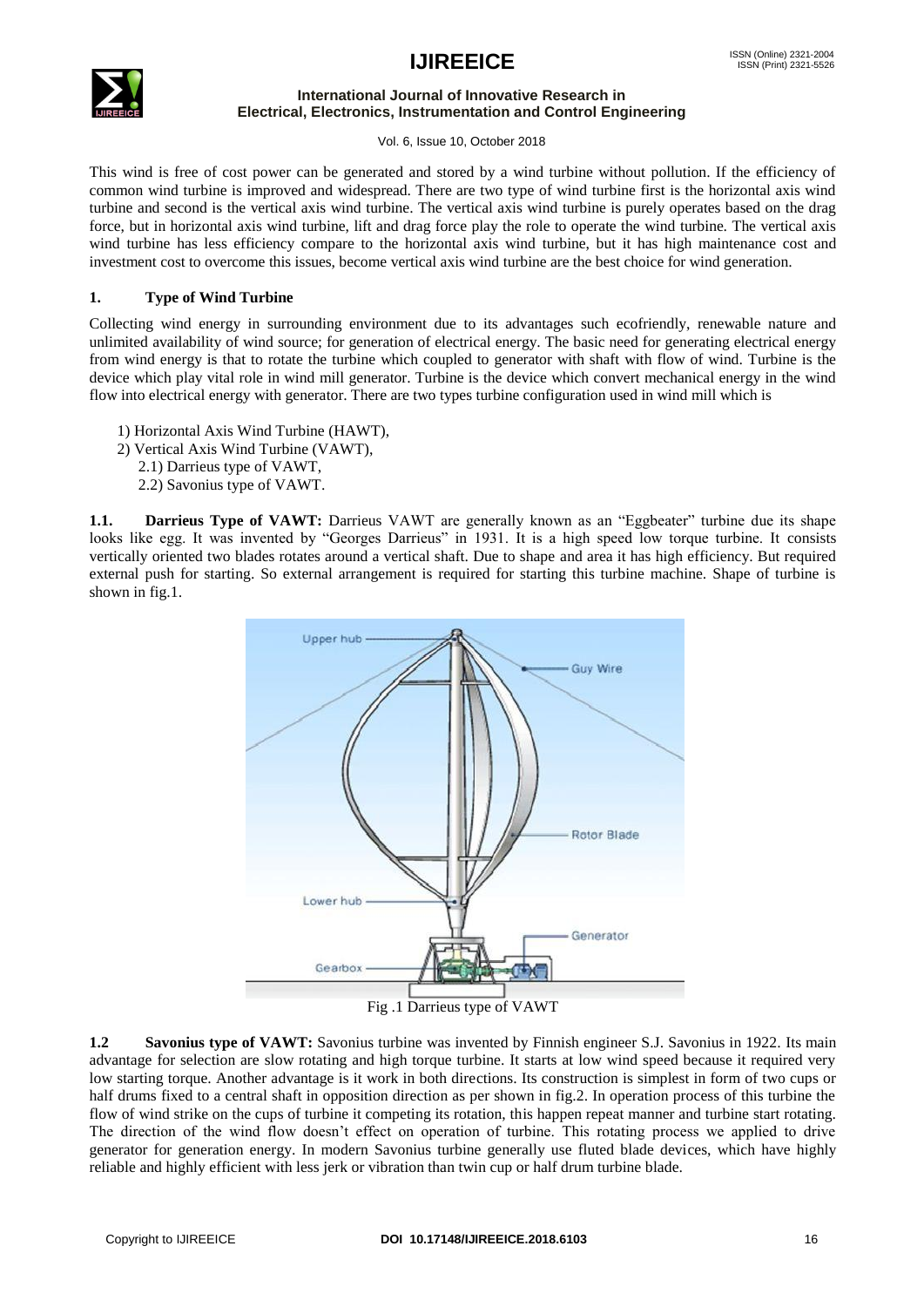

### **International Journal of Innovative Research in Electrical, Electronics, Instrumentation and Control Engineering**

Vol. 6, Issue 10, October 2018





Fig.2 Savonius type of VAWT.

### **III. SOLAR ENERGY**

Photovoltaic is a marriage of two words photo means light and voltaic means electricity which is get by the radiation of the sun solar energy is present on the earth continuously. Solar energy is available freely it does not produce any gases means it is free of pollution. It has low maintenance cost, only problem with solar system it cannot produced energy in bad weather condition, but has better efficiency than other energy source. It only need initial investment; it has long life span.



Fig.3 Solar panel

 **Current Status:** In India a fast growing phenomenon of solar power as of 6 April, 2017. The country"s solar grid has a cumulative capacity of 12.28 GW. Compared to 6.76 GW at the end of March 2016. India has a poor electrification rate in rural area. In 2015 only 55% of all rural area household has access to electricity an 85% of rural household depend on solid fuel for cooling. India is one of the countries with the higher solar electricity production per watt installed, with an installation of 1700 to 1900 kilowatt hours per kilowatt peak. With above 300 clear sunny days in year the theoretically calculated solar energy incidence in India"s land area is about 6000 trillion kilowatt hours per year. The daily average solar power plant generation capacity over India is 0.20 KWH per  $M^2$ of used land area. Which is equivalent to about 1400-1800 peak capacity operating hours in a year with the available commercially proven technology.





Fig.4 Block Diagram of Only Hybrid System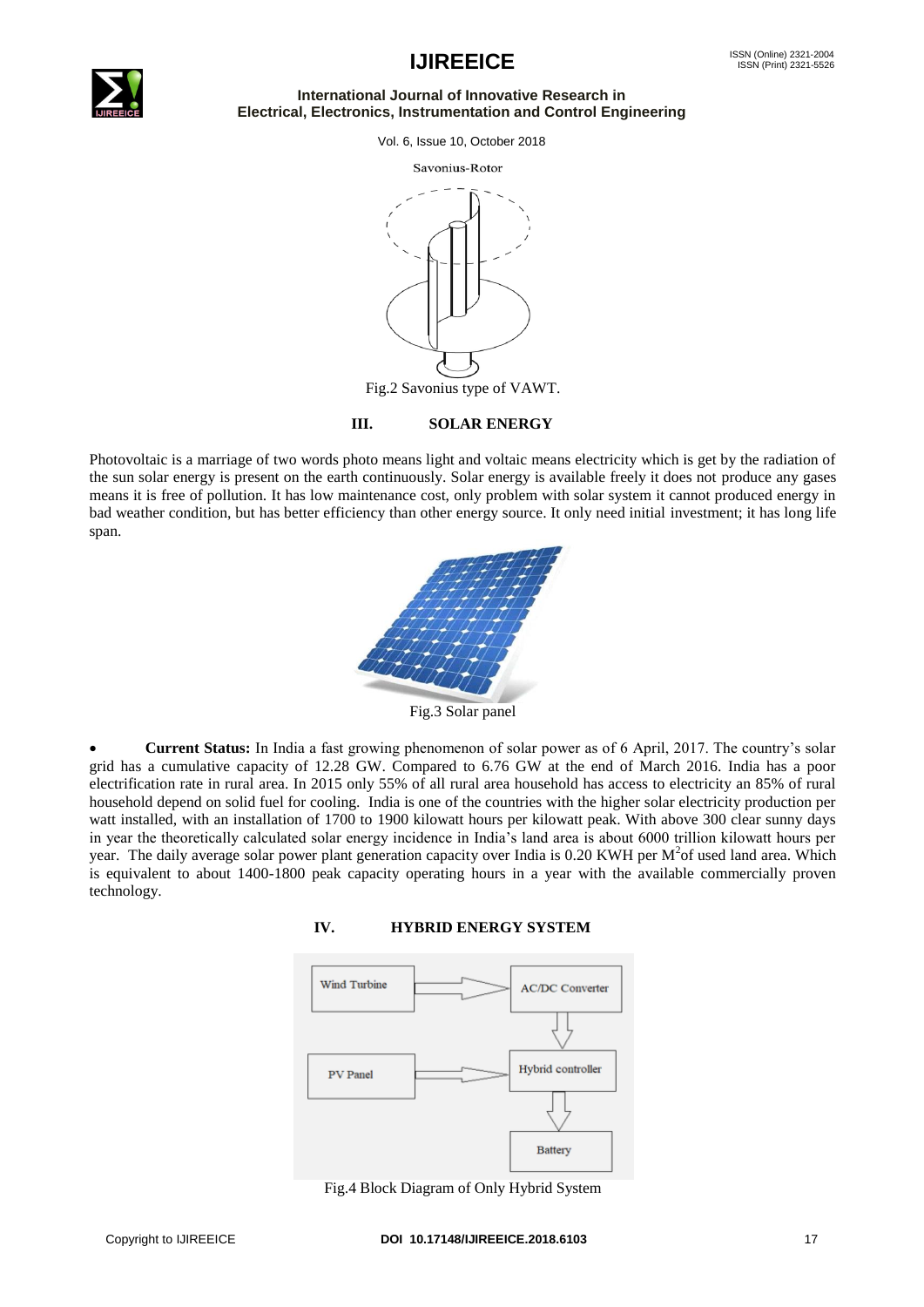

### **International Journal of Innovative Research in Electrical, Electronics, Instrumentation and Control Engineering**

Vol. 6, Issue 10, October 2018

Hybrid energy system is the combination of two or more sources for giving power to the load in other word it can define as energy system which is fabricated or designed to extract power by using two energy sources is called as the hybrid energy system. This system is good reliability, efficiency, less emission and low power cost. In our system or proposed system solar and wind power are used for generation of power. Solar and Wind has many advantages of other than non-conventional energy source both the solar wind energy sources have greater availability in all areas.

### **Objective and scope of the project**

 Social benefit: wind-solar hybrid streetlight is a high-tech environmentally friendly product. Installing the wind-solar hybrid streetlight is done, not only in conformity with the government's environmental protection concept, but also it reminds people to protect the environment.

Economic benefit: It uses and produces power by itself. After the construction of a one-time investment, we can get a long-lasting benefit. Changing the traditional streetlight system laid on the underground cable power supply way saves a lot of manpower and financial resources.

### **Operation and Functioning**

In this proposed solar and wind energy hybrid system is made the hybrid power obtained from the source are connected to a dc and stored in battery. Both output is uneven the rotation of the wind turbine may vary, it is depending on speed of air. The wind energy generation system is placed at middle of the straight light pole. Use of the light weight blades, can produced rotational motion at low wind. The solar output also depends on the intensity of the light. Flow chart of working of hybrid power system is shows below-



Fig.5 Flow chart of working of hybrid power system.

### **V. OBSERVATION TABLE**

Table. 1 Readings of Wind Speed & Temp for 11th to 20th September 2018

| Date         | Wind Speed(M/sec) | <b>UV</b> Index | Temperature $(^0C)$ |
|--------------|-------------------|-----------------|---------------------|
| 11 Sept 2018 | 2.2               | 10              | 29.00               |
| 12 Sept 2018 | 2.9               | 07              | 27.00               |
| 13 Sept 2018 | 2.3               | 08              | 28.00               |
| 14 Sept 2018 | 2.4               | 07              | 26.00               |
| 15 Sept2018  | 1.2               | 09              | 33.00               |
| 16 Sept 2018 | 1.8               | 07              | 30.00               |